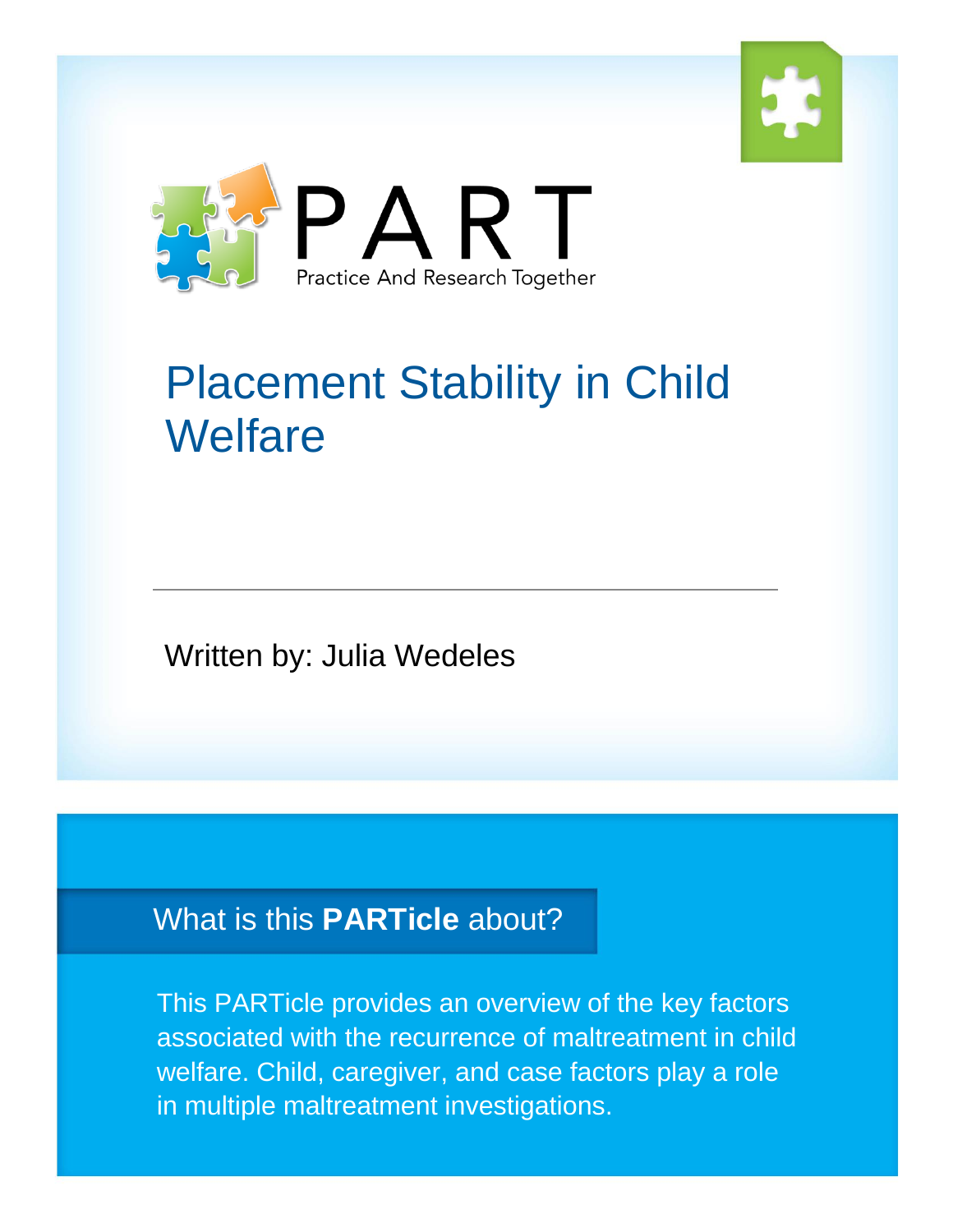## **EXA: Key Summary Points**

- **Placement instability has consequences for both child welfare organizations** and the children and families they serve.
- Placement stability is associated with individual (child and foster parent) factors, placement factors, and agency characteristics; analysis requires critical examination of the child welfare organization and child's context.
- The first months of placement in out-of-home care are critical in predicting future placement instability. As the number of placements increases, the more likely it is that a child will experience future placement disruptions.
- Improved communication between child welfare practitioners and children and families, attention to changes in the child's attitudes and needs, and supporting caregivers to support their children are highlighted as key actions in promoting placement stability.

### >> Discussion Questions

- **How does my organization define "placement stability"? How many moves in** out-of-home care are required to meet this definition?
- What is the typical placement change rate within the first year of out-of-home care in my organization? What is the typical placement change rate for children and youth living in out-of-home care for various lengths of time (e.g., 2-3 years, 4-5 years)?
- What age groups have the fewest and highest number of placement moves?
- What is the proportion of children and youth with special needs are living in the care of our organization? What are the placement profiles for these children and youth with special needs, and does this finding influence our organizational placement stability rate?
- What type of statistical analysis is being used to measure placement stability?
- What are the most common reasons for placement disruption in our agency?
- $\blacksquare$  How do placement stability indicators in our agency vary by time? (i.e., are we meeting permanency goals in the first months of placement?)
- **How does our agency's performance in placement stability account for case** contexts? In what ways is our agency reporting reflective of the role of individual, placement, and agency factors?

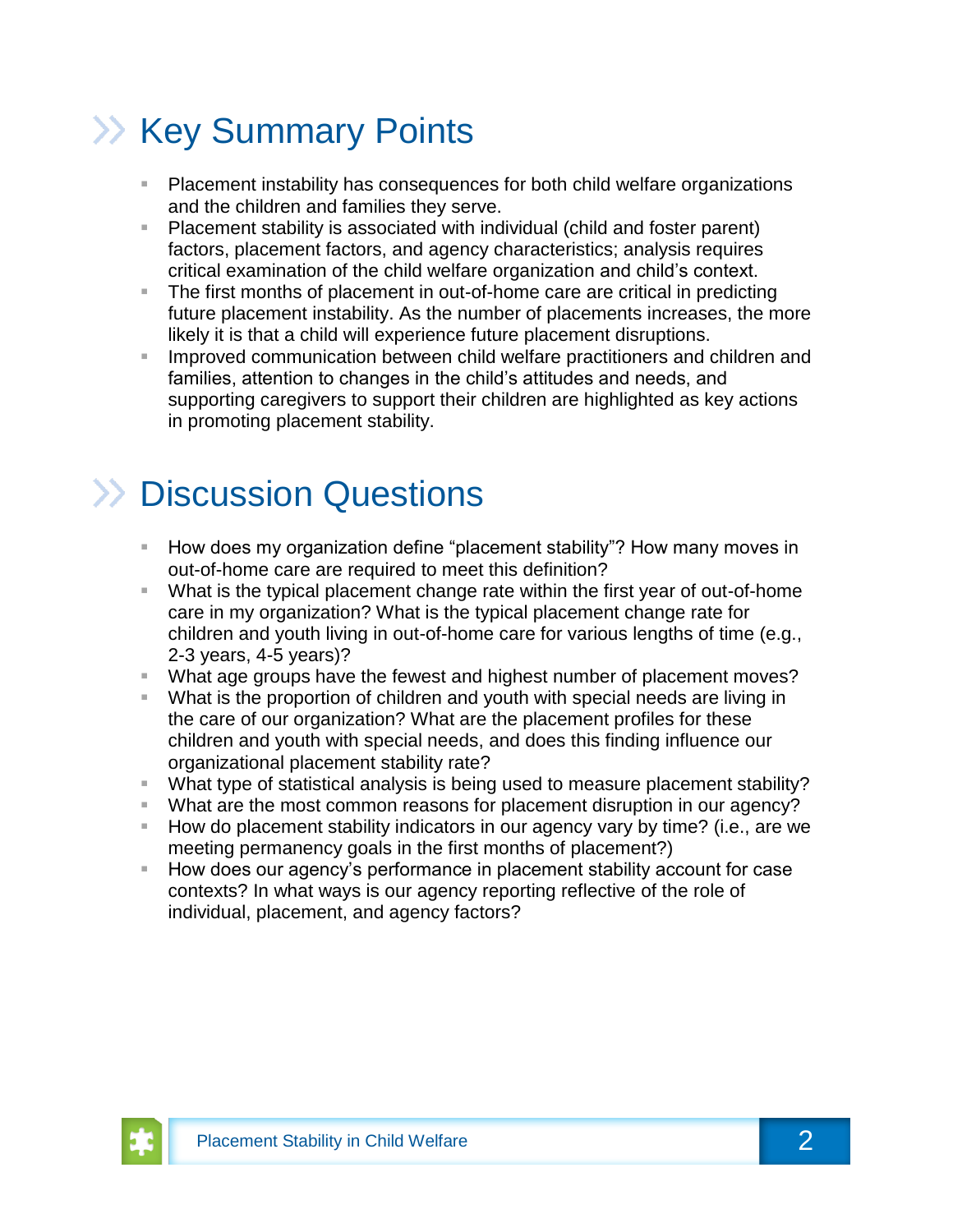## $\gg$  Introduction

Placement stability is a key concern for the field of child welfare. Throughout the literature and in practice settings across both Canada and the United States, permanency plans are considered vital in promoting the social, emotional, and cognitive well-being of children living in out-of-home care.  $^{11}$  Multiple placement moves can put children at risk for a number of poor outcomes, including lower academic achievement, insecure attachment, and distress due to instability and uncertainty about their home environment. <sup>6, 17</sup> Consistently across the literature it is reported that the longer children live in out-of-home care the more likely they are to experience multiple placement moves.  $6, 7, 12, 19$  Importantly, there is a strong association between more than one placement move during the first year of living in out-of-home care and experiencing placement instability (three or more placements) in subsequent years. <sup>19</sup> Identifying and obtaining appropriate placements for a child during the first months of living in outof-home care is a critical concern. <sup>19</sup> Developing an accurate measure of a child's placement stability has implications for both child welfare practitioners and the children and families they serve.

### What is Placement Stability?

#### **Definition**

"Placement instability" commonly refers to children who experience three or more placements during their contact with a child welfare agency; <sup>12, 13, 18, 19</sup> however there is a lack of consistency in the literature regarding this definition. Christiansen and colleagues<sup>3</sup> found a diversity of terms used to describe placement stability and instability, including placement changes, permanence, placement history, and placement pathway. Whether to include kinship care as a placement move or not is a concern broached in different ways by researchers. Multiple studies have demonstrated that children living in kinship care experience greater placement stability (fewer placement moves) than children living in non-kinship care;  $^{15, 19}$  thus, the inclusion of kinship care in the definition of placement stability would likely influence an organization's overall measure of the concept.

#### Measuring Placement Moves

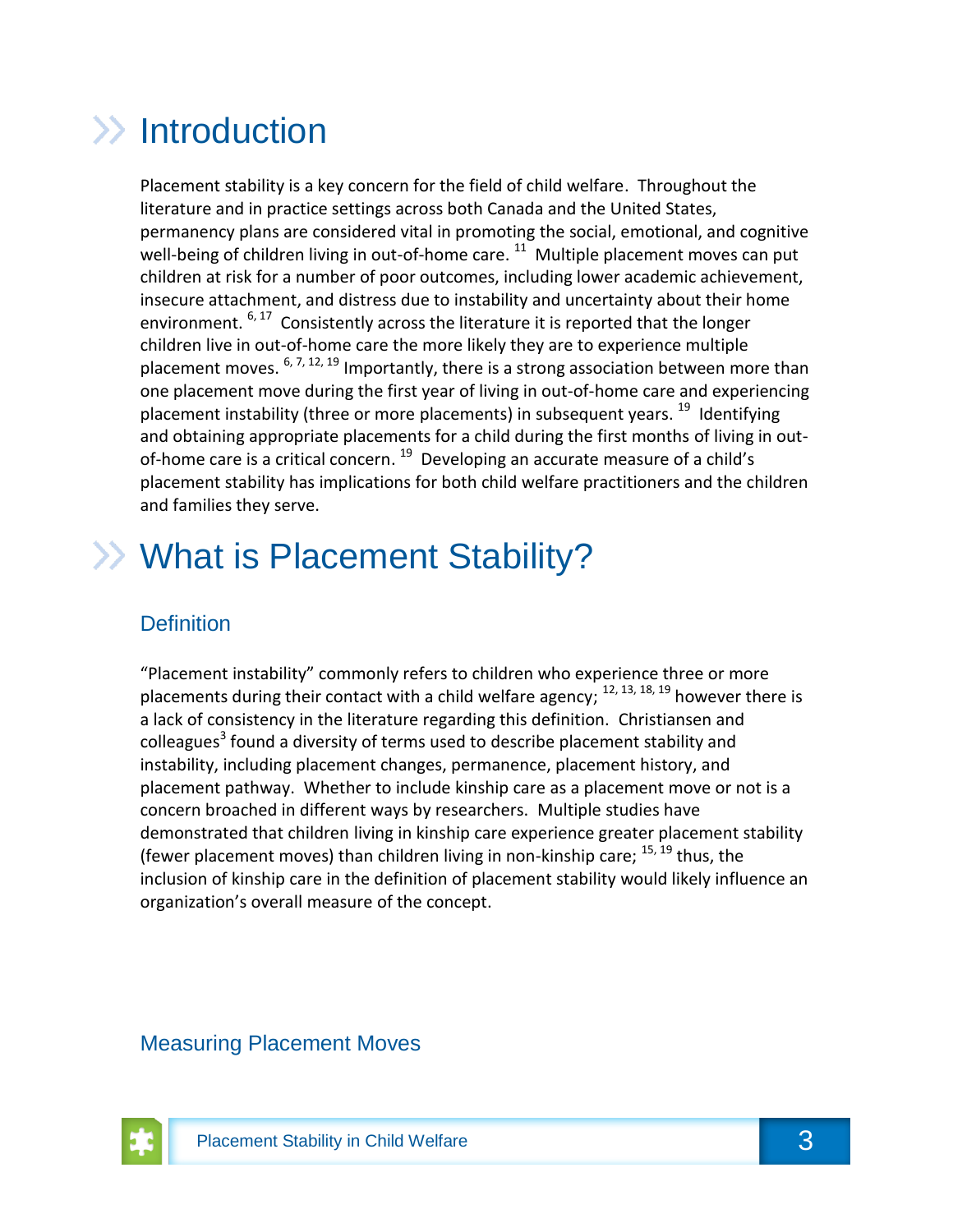Confusion regarding the definition of "placement stability" is in part attributed to lack of clarity surrounding what defines a "move" for a child living in out-of-home care. <sup>9, 18</sup> Unrau<sup>18</sup> and colleagues reviewed 43 studies on placement stability from nine different countries, and uncovered nearly two dozen different terms to refer to a placement move (e.g., disruption, breakdown, transfer, shift, move event). Definitions for "placement move" fluctuate widely across studies, with researchers using different criteria to determine which moves experienced by children living in out-of-home care are relevant to their study. Research criteria vary on many factors, including time frame (e.g., length of child's stay in placement, length of time during which to count the number of moves) and placement conditions (i.e., type of placement). <sup>18</sup> A standard of three or more placements in the first year of care is indicative of placement instability in many studies, while others classify any moves more than two as unstable. <sup>5, 19</sup> Webster and colleagues<sup>19</sup> argue that use of three or more moves as a marker for placement instability is a conservative estimate that allows accounting for a temporary foster placement as well as a move into a permanent home without the label of "instability".

In a unique qualitative study, Unrau and colleagues<sup>18</sup> interviewed adults who had been, for any length of time, in the care of the child welfare system. The authors aimed to capture their perspective on what constitutes a placement move. Interestingly, the resounding consensus was that a move is a move. While the study was small and not methodologically rigorous, the results are interesting fuel for thought on the impact of placement moves on the child. The time spent in a placement, the type of placement, and the frequency of moves, were all associated with "disruption" in the life of the child.  $18$  The participants outlined both physical and psychological processes associated with placement moves that impacted their own perception of stability and permanence at the time.  $^{18}$  This study reminds child welfare practitioners to consider the voice of the child when deciding what defines a placement move and what is considered a "disruption". Moves among kin can present challenges to the child (e.g., navigating new relationship dynamics, packing up and moving to a new physical space) and these processes may impact the child's perception of stability. <sup>18</sup>

#### Placement Success: Quality or Quantity

Ability to outline what is meant by "placement stability" demands a definition of placement success as well. The tension in developing a definition of placement stability seems to be based in an alternating emphasis on success with respect to either quantity or quality of the placements. <sup>18</sup> Some studies refer to placement success as stability in the sense of time; a long-term placement is the best outcome for a child in care. Others, however, focus on the quality of the placement; achieving a placement that supports the child's well-being above all is the best outcome, even if that means additional moves in out-of-home care to secure an appropriate placement for the child. Depending on the preferred outcome, quality or quantity, the number of placements a child experiences is not necessarily an accurate measure of "success". While there is general

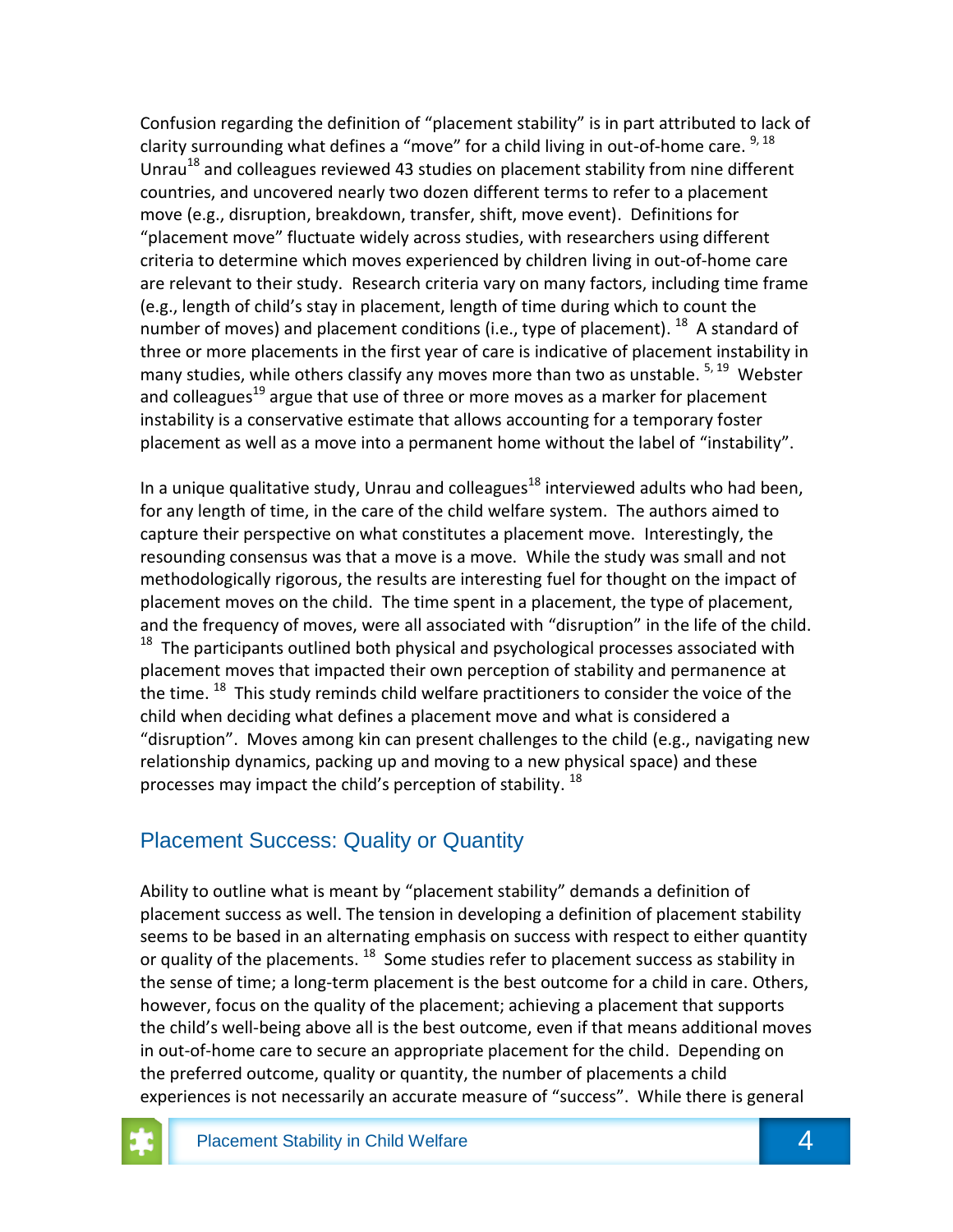consensus in the literature that placement breakdowns and repeated moves exert a negative influence on children's well-being and development, some researchers argue that a breakdown need not automatically be regarded as a dramatic event for the child.  $3, 18$  The significance and consequences of an out-of-home care breakdown can be reduced if key relationships and routines are preserved (e.g., friends, school, and support workers). 3

#### The Importance of Placement Stability

With the above in consideration, balancing between quality and quantity, a stable placement trajectory is still generally preferred in most cases, as this is the ideal scenario to promote consistency in relationships, predictability in routine, and continuity in access to services. 18 Placement instability is associated with costs to both the child welfare agency and the children it serves. With each change in placement, children are more likely to experience increased sense of rejection, decreased ability to form emotional ties with caregivers, developmental problems, impaired well-being, increased delinquency, and increased use of emergency department services. 5, 19, 20 Ultimately, placement instability characterized by multiple placement moves or re-entry into out-of-home care suggests that the child welfare organization has missed key goals of their mandate, including permanency, promoting child well-being, and preventing further maltreatment. 21 Child well-being may be compromised due to failed permanency and the potential trauma and insecurity associated with another placement move. 21

### Factors Associated with Placement **Stability**

Change in placement can result from a planned placement termination (e.g., move to a long-term foster home) or an unplanned change. Unplanned placement change (also referred to as placement disruption, dissolution, or breakdown in the literature) is the premature or unintentional termination of a placement by any party involved (foster parent, child welfare agency, or, occasionally, as a result of the child or youth in care).  $^{14}$ There are several factors associated with increased placement instability for children living in out-of-home care, including child characteristics, the care environment, organizational factors, or an interaction of these factors. $^1$ 

#### Individual characteristics

Gathering information about the characteristics of children who are at higher risk of placement instability can support the facilitation of targeted services and the development of interventions that address multiple and complex needs. <sup>21</sup>

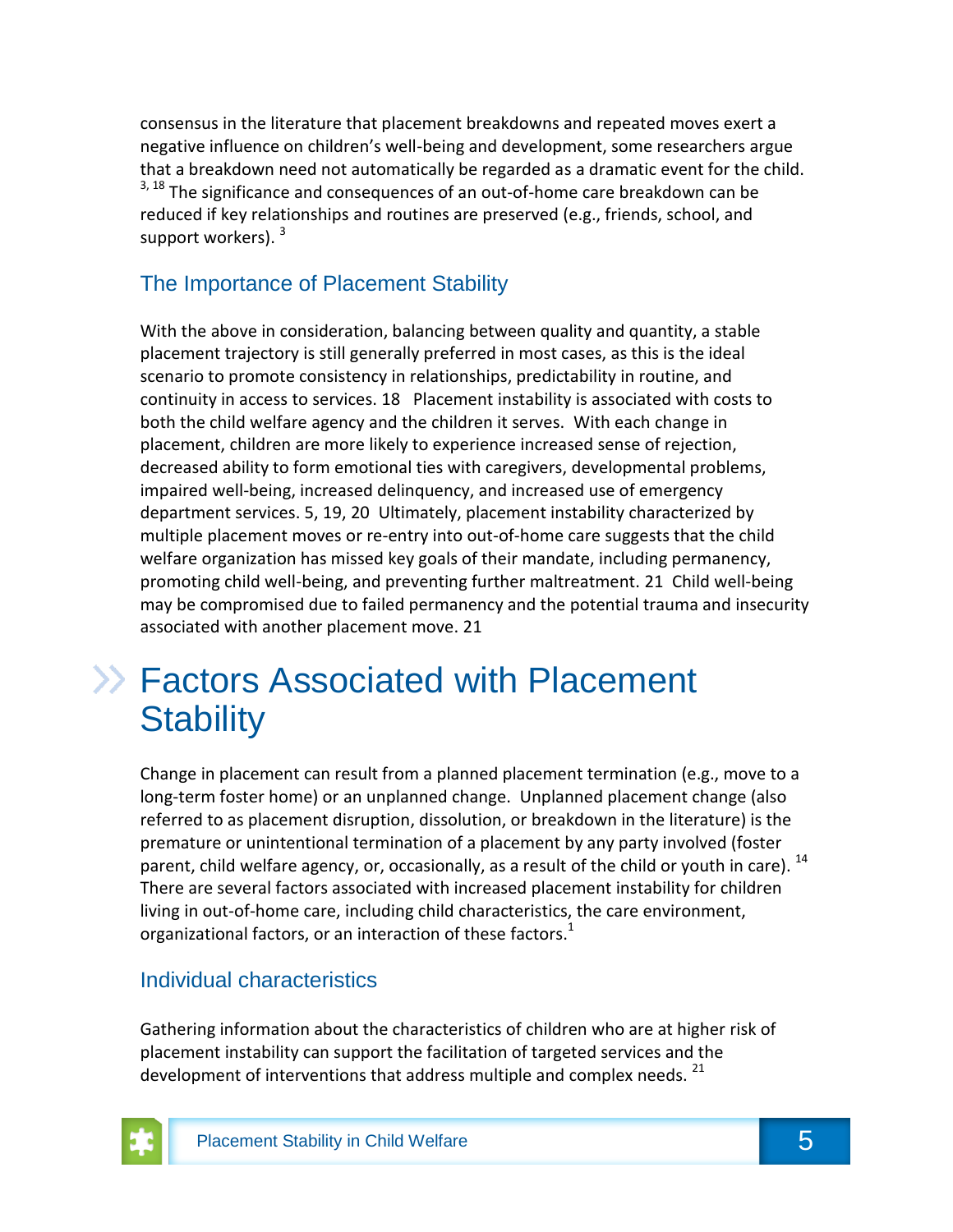#### *Age*

There is a consensus across the literature that older children are more likely to experience placement changes.  $1, 7, 14, 19$  Older children are more likely to re-enter outof-home care, and to re-enter more quickly than younger children. <sup>21</sup> In a longitudinal study of predictors of re-entry into out-of-home care, Yampolskaya and colleagues<sup>21</sup> found that the majority of youth who age out of foster care entered out-of-home care as adolescents. Adolescents living in foster care have higher rates of mobility than their younger cohorts, which can be disruptive to their connections with others, as well as to their own sense of emotional and social well-being. However, it is important to note that many factors may combine to make these youth multiply vulnerable during young adulthood. Pre-foster care factors (e.g., poverty, parental substance misuse, neglect, violence in home) can also contribute to increased risk of youth engaging in high-risk behaviours.<sup>17</sup> Research indicates that youth who age out of foster care face considerable adversity in young adulthood.  $^{17}$  The costs of placement instability for youth living in out-of-home care can be long term, whether the children have grown up in out-of-home care or were placed in out-of-home care later in life.  $17,20$  Placement instability negatively affects youths' self-efficacy and self-esteem; in addition, social capital and inclusion in positive social networks is likely diminished.  $17$  Placement instability is a contributor to substance use and risky sexual behaviors in young adulthood.  $16, 17$ 

#### *Gender*

A few studies have found that being male is positively associated with increased placement instability, however the research is inconclusive.  $7,19$  This finding requires further attention and, at this point, gender should not be considered a factor associated with either stability or instability.

#### *Physical and behavioural needs*

The presence of a child's developmental disability appears to be associated with increased likelihood of maltreatment, while child maltreatment is shown to increase the risk of developmental disability.  $^{16}$  Special needs may result from the physical or psychological maltreatment experience, but are also risk factors that make maltreatment more likely.  $1$  While research into the prevalence of developmental disability among children living in out-of-home care is limited, it would appear that children with developmental disabilities are over-represented in the child welfare population.<sup>16</sup> Research suggests that children develop best when they live in safe, stable, and nurturing families; the prioritization of placement stability can address these needs. <sup>16</sup> Both the type and the stability of a child's placement in out-of-home care influence child outcomes. Children with disabilities are less likely to be adopted than are children without disabilities, and thus, permanency plans for this group of children are more likely to be long-term state care than adoption.  $16$  The numerous risk factors that have led *to* placement in care, and that may result *from* this placement, as well as their *pre-* and *post-* foster care experiences, threaten the child's overall development and,

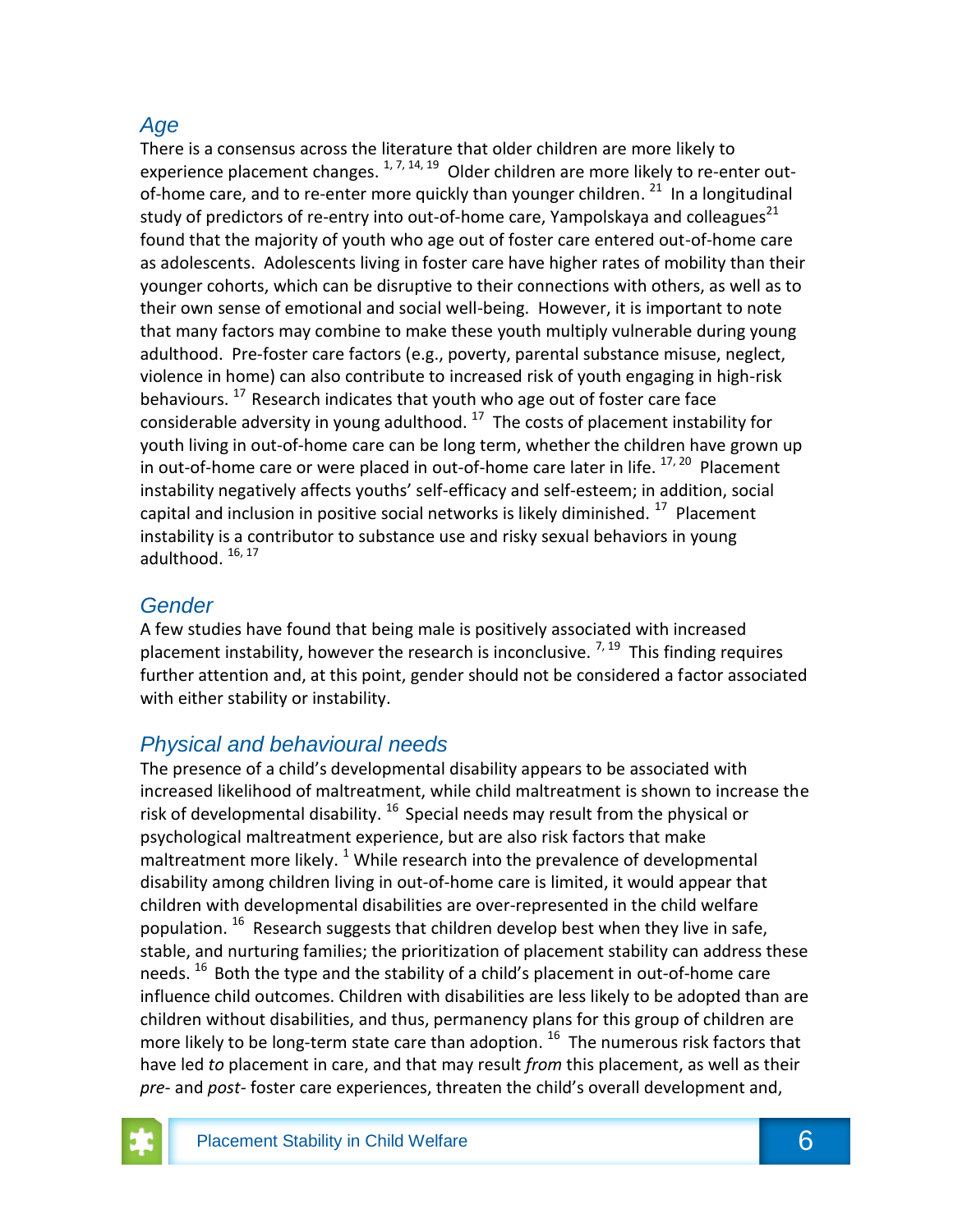likewise, their quality of life.  $^{16}$  Mental health challenges can be aggravated by the outof-home placement experience itself,  $^1$  a finding that highlights the necessity of referral to community supports for both the child and caregiver.

Children with clinical diagnoses of emotional disturbance have been shown to experience greater placement instability. Having additional medical diagnoses increases those odds of instability. Courtney and Prophet <sup>5</sup> found that a child with a diagnosed emotional disorder is more likely to have three or more placements by a factor of 3.6. Having another diagnosis increases the likelihood of instability (three or more placements) by an additional factor of 1.9. <sup>5</sup> Individual behavioural issues and physical health problems are shown elsewhere to correspond with decreased likelihood for reunification and a greater number of moves in out-of-home care.  $^{14, 21}$ 

For children who enter out-of-home care with special physical, behavioural, and emotional needs, a focus on permanency is all the more critical. Pelech and colleagues <sup>14</sup> identify a higher rate of placement disruption among children and youth in out-ofhome care who have a diagnosis of Fetal Alcohol Spectrum Disorder (FASD), and for this population there is also a demonstrated relationship between placement stability and the likelihood of poor outcomes in later life (including mental health challenges, academic difficulties, delinquency, and alcohol and/or drug use).

#### Placement Experience

#### *Placement Type*

Kinship placements have been shown in a number of studies to be strongly linked to placement stability. <sup>1,9,14,15</sup> While there are no identified national (Canada or U.S.) studies to demonstrate the effectiveness of kinship placements, these findings have been replicated in a number of states. "Kin" can refer to genetic, marital, and adoptive relatives, but also (in Ontario) some acquaintances and "community members" can be deemed caregivers under the kin care model. <sup>15</sup> Kinship placements in Ontario are differentiated between Kin Care and Kin Service. In Kin Care placements children are legally under the care of the local Children's Aid Society and caregivers must undergo the same level of home inspection and clearance as foster parents, while the standards of approval for Kin Service are lower. Unfortunately much of the literature groups "kinship placements" together, failing to delineate the contextual details of the caregiving environment (e.g., relationship between child and caregiver). While there is widespread support for the finding children in kinship placements experience greater stability than children in non-kinship foster homes,  $^9$  some studies suggest that continued attention to the importance of kinship care in child welfare has eclipsed the potential significance of sibling relationships for foster children. Sibling relationships are found to have some beneficial association with placement stability for children in kinship placements.  $^{1}$  Children not residing with their siblings are more likely to experience multiple placements.  $^{11}$ 

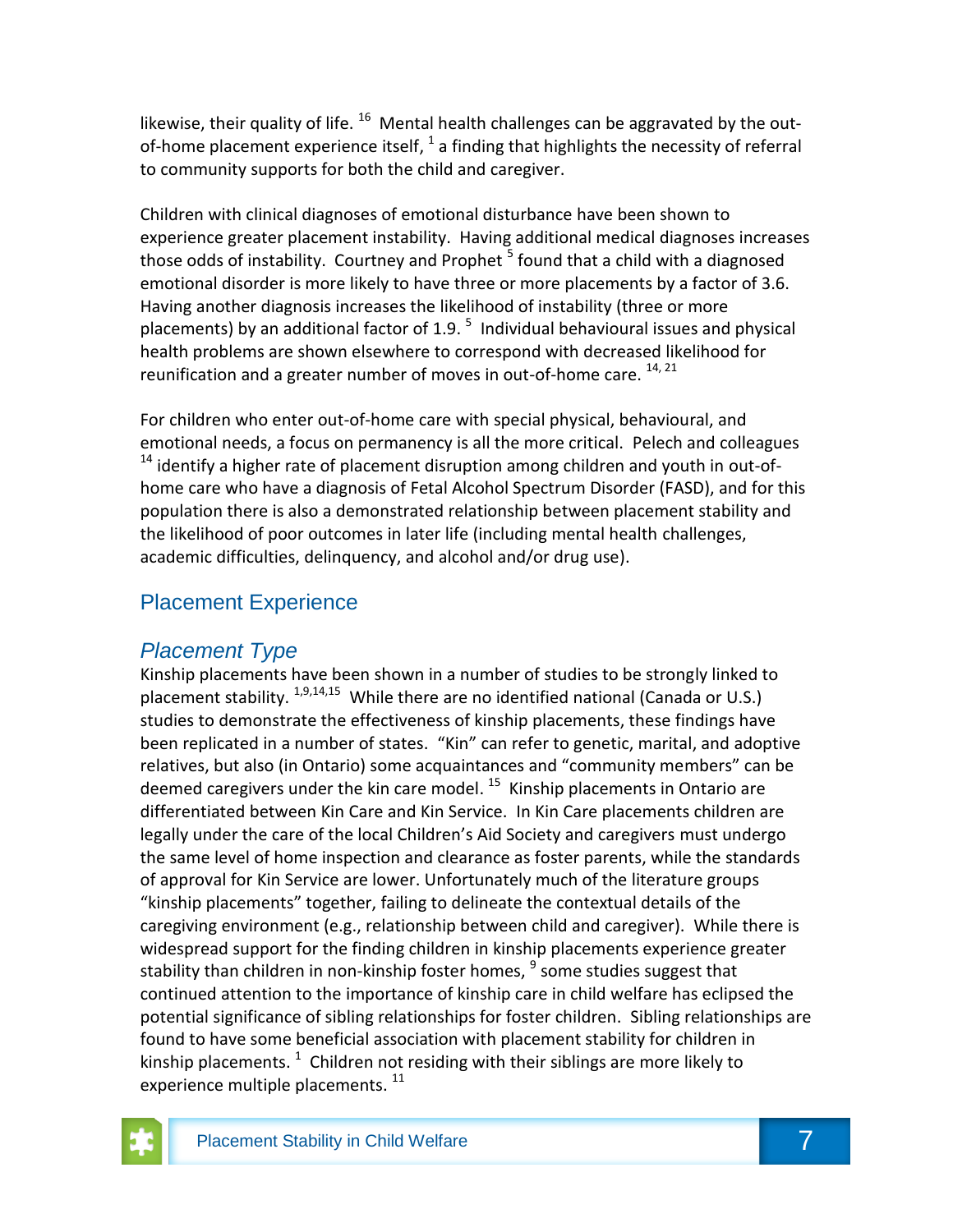The demographic and social conditions of children living in kinship homes was found in multiple studies to be different from the conditions of children in non-kinship homes, suggesting that access to resources is a key concern for children in kinship over nonkinship foster care. <sup>9</sup> The literature outlines different profiles for kinship and nonkinship caregivers, identifying kinship caregivers to often have lower education, have lower income, and be older. <sup>15</sup> This raises important questions regarding the level of support provided to kin caregivers by child welfare systems and community agencies and points again to the conversation of how placement success is defined. The wellbeing of the child in out-of-home care is of utmost importance.

In a study measuring state level predictors of placement stability, Courtney and Prophet <sup>5</sup> found that having a kinship placement lowers a child's odds of having three or more placements by a factor of 0.6, suggesting that kinship placement can be thought of as a protective factor against placement instability. It has been found in multiple studies that children living in foster care, including those identified as having behaviour problems, were less likely to disrupt from a kinship placement than a non-kinship placement. <sup>5, 8</sup> The greater placement stability afforded in kinship foster homes than in non-kinship homes may help explain some of the lower risks of foster care re-entry observed for reunified children from foster care. <sup>9</sup> Both James<sup>8</sup> and Perry and colleagues<sup>15</sup> found kinship care to be associated with decreased rates of reunification with birth parents. However, the reasons for these findings are not clear.  $^8$  Kinship placements are more likely than foster placements to persist, with children in kinship care demonstrating more stable placement histories than those in non-kinship care. 1,8,9,15

#### *Time in out-of-home care*

Research consistently shows that the likelihood of a child leaving care diminishes steadily the longer they live in out-of-home care. Webster and colleagues <sup>19</sup> found substantially greater instability for children who entered out-of-home care between the ages of three and five, and who were still in out-of-home care at the time of study (then aged 11 through 13). The length of time spent living in out-of-home care has also been shown to be strongly associated with number of placement moves.<sup>19</sup> Similarly, Pelech and colleagues <sup>14</sup> found previous out-of-home placement experiences were associated with placement breakdown. Prior movement is the best predictor of future movement and movement tends to perpetuate itself.<sup>17</sup>

#### *Foster Parent Characteristics*

Placement breakdown (instigating a move in care) may also be initiated by the foster parent (or other caregiver). Often due to the challenge of providing care for high needs children, there are many suggestions made in the literature that providing ongoing communication and support to foster parents throughout the placement experience can improve the likelihood of continuity. Several studies suggest that externalizing behaviours are particularly prevalent among foster children and seem to drive placement change. <sup>1,3,6,11</sup> However, James <sup>8</sup> found that for the cohort of children in his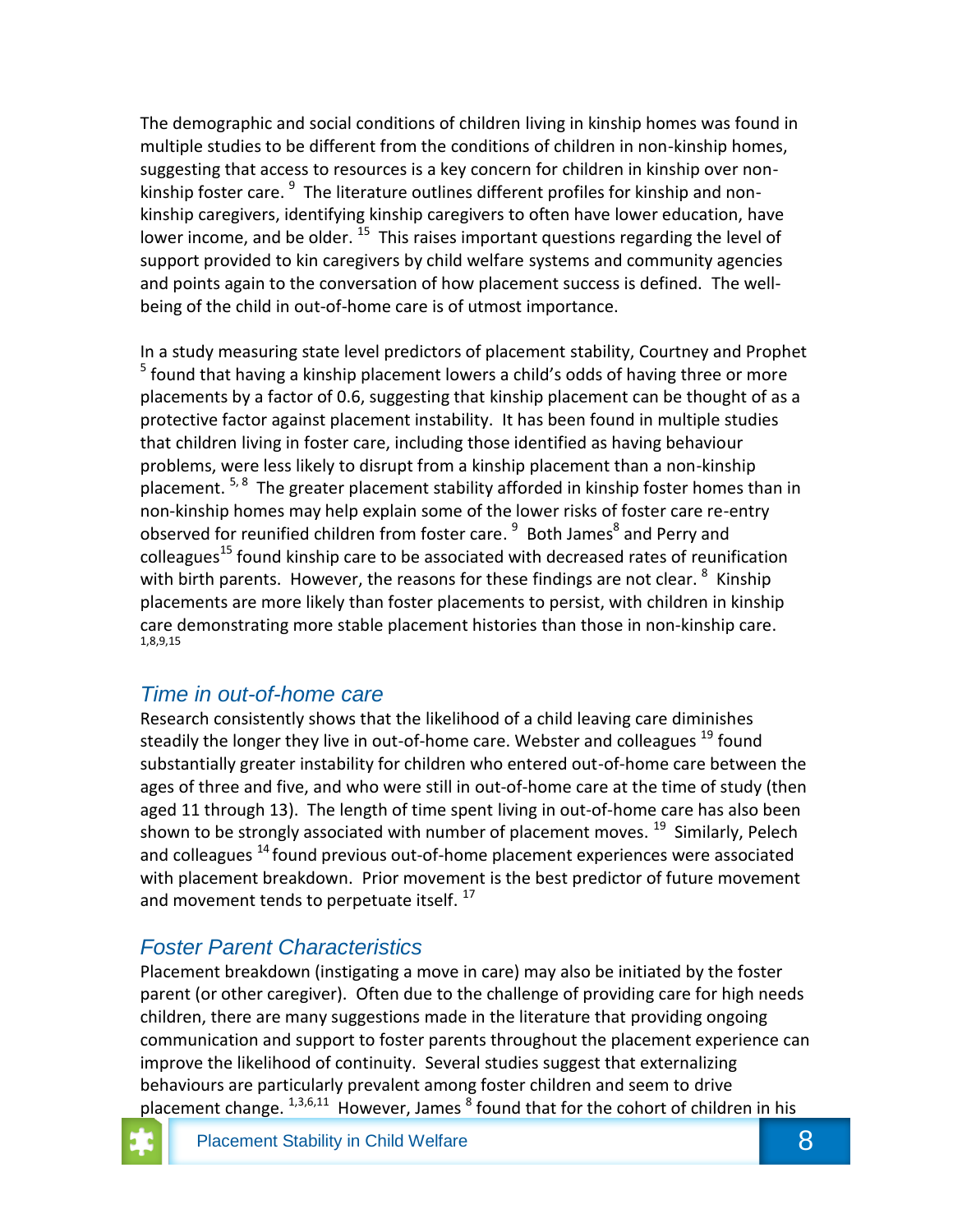study, one-fifth of all placement changes were related to child behaviour problems. Approximately 70 percent of all placement changes were the result of system or policy mandates (such a move to reunite siblings, movement to a more/less restrictive setting, or movement into a long-term foster placement), 20 percent the result of child behaviour concerns, and the remaining 10 percent of the placement changes were prompted by stressors or events occurring in the foster families' lives (e.g., complaints or abuse allegations against foster families, and concerns about interference by the biological families). <sup>8</sup> There is evidence from the literature about providing additional financial and emotional support to foster parents translates into higher retention rates, greater satisfaction, and improved child functioning. <sup>6,11,16</sup>

#### Organizational Characteristics: Turnover and expenditure

At the agency level, training, cultural competency and perception of the needs of children were all purported to impact placement stability. 14 Placement termination by a child welfare agency may be due to allegations of abuse or neglect, the placement of too many children in the home, or the placement of a child in a setting that is not capable of meeting his or her needs. 14 Practitioner and organizational-level factors may also influence the success of a placement. For example, multiple studies suggest that larger numbers of caseworkers assigned to one child over time (lack of consistency in caseworker) and lower rates of contact between the child, caregiver and child welfare worker are associated with more frequent moves in out-of-home care. In addition, lower average organizational expenditures per child in out-of-home care and the contracting out of case management services were both associated with faster re-entry into out-of-home care. 21 The mechanisms by which these factors influence placement stability is not known, however it is possible these are all tied to inadequate communication between agencies, case managers (and workers) and the child and caregiver. Poor communication can result in missed opportunities to connect the child and caregiver to community services, address problems, and meet needs to support the continuation of a placement rather than an inevitable placement breakdown. More research is needed to support these findings.

#### Operationalizing stability: Impacts on methodology and use of data

Inconsistent definitions of placement move, as well as the number of moves required to classify placement instability, provide limitations for measurement, comparison and reporting of data, as well as for the use of data for future research. If child welfare organizations choose to collect data by distinguishing between children who had two or fewer placements, researchers do not have much choice but to interpret it in this way. <sup>5</sup> When everyone has a different measure of stability, a different time frame for when to measure, and idea of what constitutes a move in out-of-home care, it is difficult to combine across methodologies. This also presents challenges in defining placement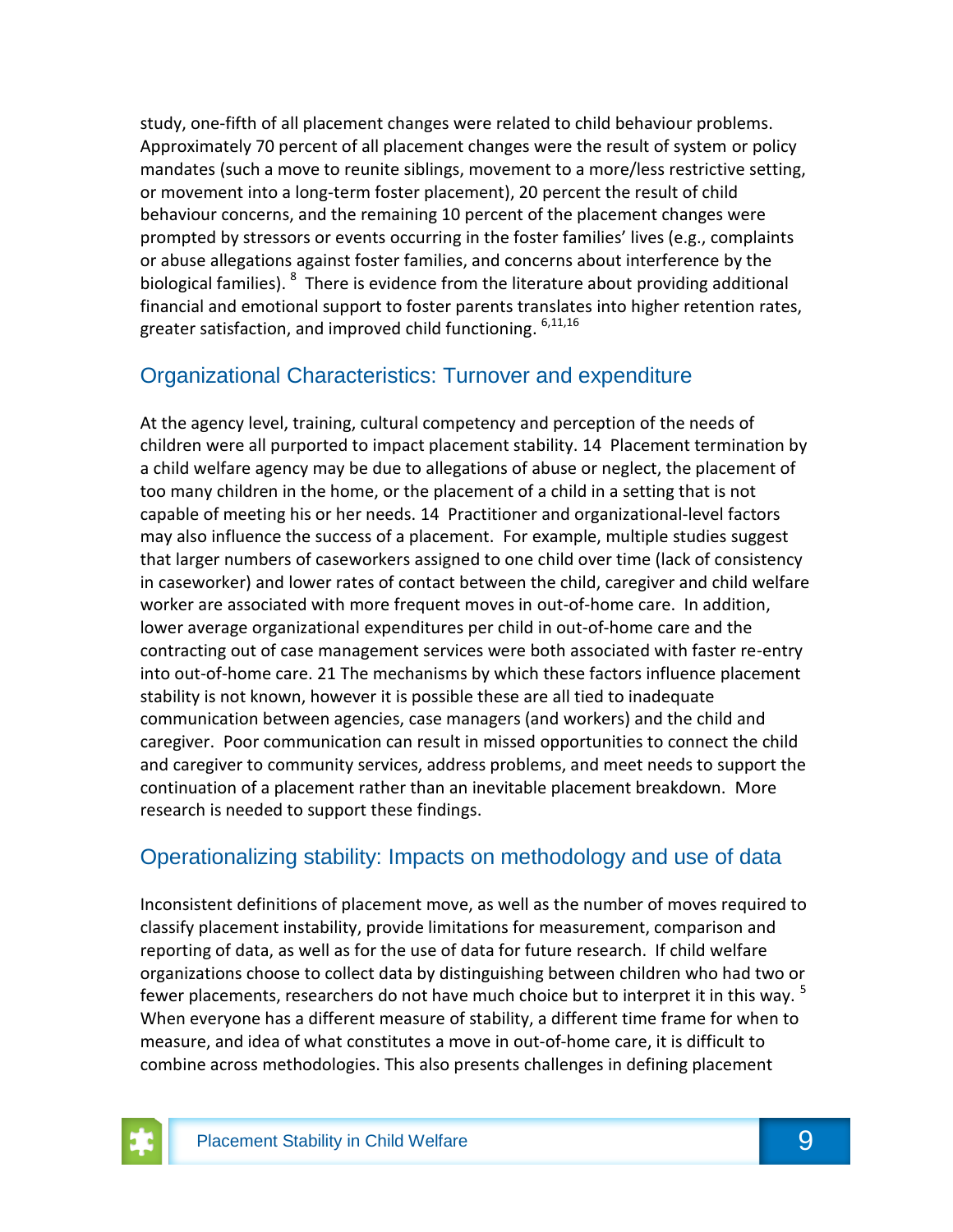moves for policy purposes, particularly in maintaining singular definitions across federal and state/provincial jurisdictions.<sup>18</sup>

Generalizations and assumptions cannot be made about the applicability of these findings in all contexts; critical thinking is a necessary tool in the interpretation of research findings. For example, knowing the reason for placement disruption is an important element in determining an appropriate placement for the child in the future, and to ensure the needs of both the child and caregiver are supported. Importantly, the literature reminds practitioners that each subsequent move can alter the child's needs (e.g., as a result of a new experience of abuse; difficulty adjusting to the home). Accounting for such contextual factors is a key element of promoting stability and permanency for children living in out-of-home care. $^{21}$ 

Understanding both the physical and psychological shifts that take place during placement moves is fundamental to the goal of supporting the child and caregiver throughout the placement process. <sup>18</sup> Physical shifts experienced by the child during a placement move include packing up personal belongings, often without much notice. Characterizing the moves among family members and the return home as "placements" was an important recognition in a few of the identified studies, with children often unsure about the permanence of this move, and the move itself requiring the same physical relocations for the child. <sup>10, 18</sup> Each move also brings psychological shifts for both the child and caregiver. For the child, feelings of uncertainty, fear, and loss of both relationships and space are common during transition. The greater number of moves, the more likely the child is to develop "protectionist strategies", defensive mechanisms to prepare for impermanence and frequent moves, which can have long-term impacts on attachment and emotional functioning.  $^{18,19}$  The child may experience different emotions and expectations related to the anticipation of either living with their birth family, with relatives, or in a foster home; it is important to be able to respond to these emotions and support the child throughout the transition, regardless of their relationship to their new caregiver.<sup>18</sup>

#### Statistical note

Access to data that identifies children in the child welfare system that have two or fewer placements (or three or fewer placements) permits researchers to operationalize (or define) "stability" as a binary (dichotomous) measure. This measure then permits the use of logistic regression, a statistical approach that measures the relationship between variables, providing the probability of being in one of the groups (e.g., stable or nonstable). Logistic regression has been a useful approach in examining data at a local (rather than national) level. For example, Courtney and Prophet 5 used logistic regression to tease out predictor variables unique to the conditions of New Mexico. Narrowing in on the most likely predictors of placement instability can support the directing of resources to address specific risk or protective factors. A point-in-time approach is common in the literature examined in this review, examining the child's

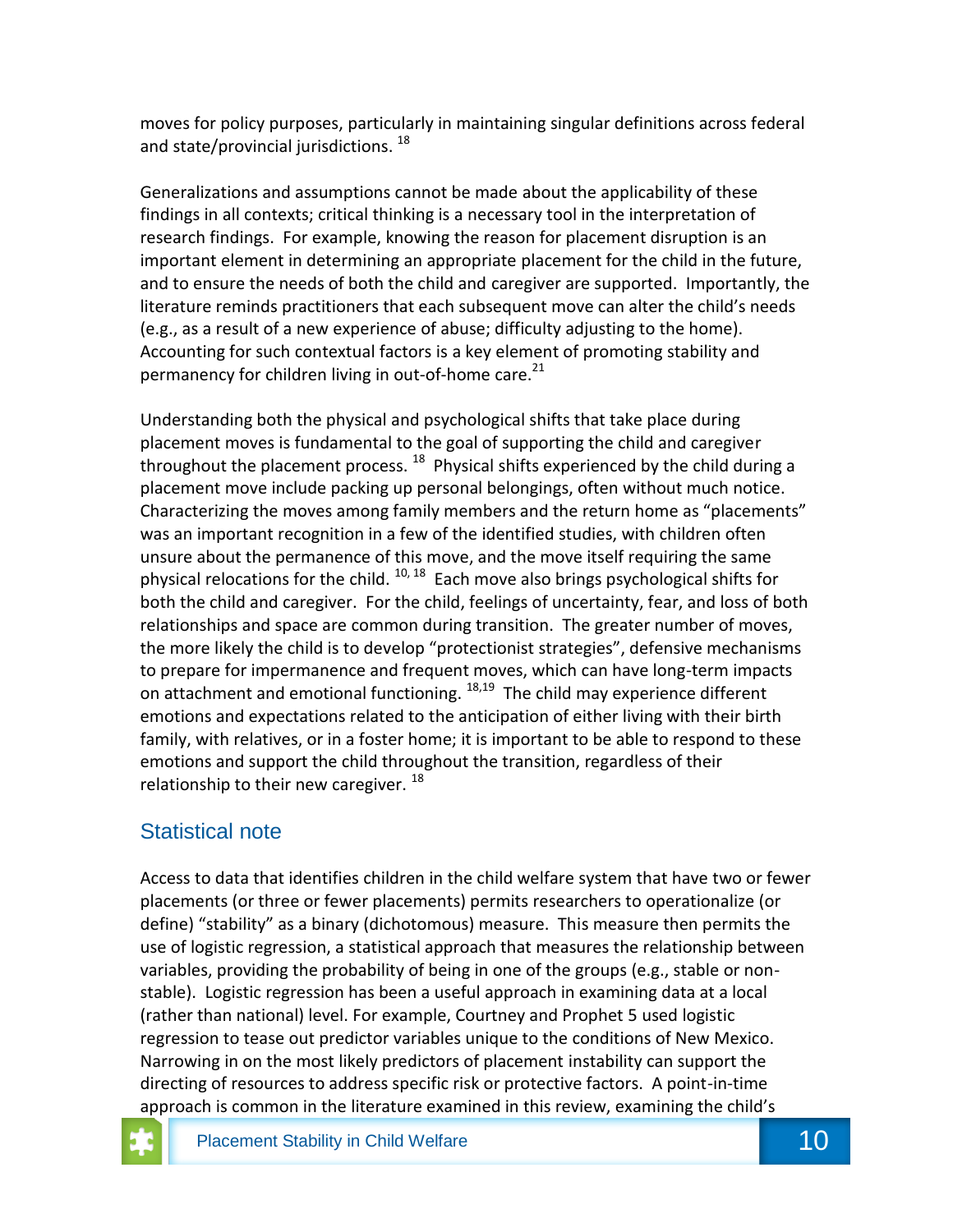experience on a particular day. However, longitudinal studies are better able to capture the complexities of the child's context and perceptions by examining these factors over a long period of time. Some studies included in this literature review presented qualitative, descriptive findings. While these findings lack generalizability, they do provide insight into potential predictors that require further examination in controlled, rigorously designed studies.

#### Implications for practice

Despite methodological challenges and some inconsistency in findings, the research is quite uniform in terms of recommendations for child welfare practice that supports placement stability for children living in out-of-home care. Addressing both the physical and psychological shifts for children that result from placement moves is an important consideration for organizations and practitioners. As noted above, the reason for placement moves is a key piece in providing appropriate support for both the child and caregiver. Further, gathering perspectives of all interested parties is important. Children living in out-of-home care, their foster parents and birth parents (if appropriate and applicable), practitioners and organizations each hold opinions as to the "success" of a placement and the assistance and support needed, and therefore it is necessary to maintain communication among all parties.

Three dimensions of permanency planning were stressed as particularly important in a small, qualitative study by Osmond & Tilbury,  $^{13}$  they are as follows: family contact, cultural identity, and stability. Family contact was valued, managing and sensitively responding to contact reactions and positive family contact considered important as well. Frequent contact not always viewed positively as thought to undermine stability. Caregivers in this study did not feel they had sufficient involvement in discussions regarding placement stability and the child's permanency needs, and wanted to be recognized and valued for the specific "child knowledge" they had, with particular attention to how they thought the child's needs could be met.  $^{13}$ 

Findings of a provincial study (Alberta) demonstrate a substantial decline in placement moves among children in care who participated in the "Promising Practices" groups. <sup>14</sup> The Promising Practices program involved a commitment to the permanency of children and youth with FASD living in out-of-home care, including supports such as transitional plans on record by the child's  $16<sup>th</sup>$  birthday; assessment for suspected cases of FASD; provision of 48 hour respite minimally per month per child; collaborative support plans developed with caseworkers, foster care support workers and foster parents; a requirement of a minimum training of 12 hours require prior to placement and respite care; and caseworker requirement to meet at least once a month with caregivers.  $14$ The increased contact with families provided opportunity for improved understanding of each unique child on their caseload, of the home dynamics, foster parent and family experiences, and the daily challenges the foster parent faces in caring for a child with FASD.  $14$  While not generalizable, these findings are a preliminary suggestion that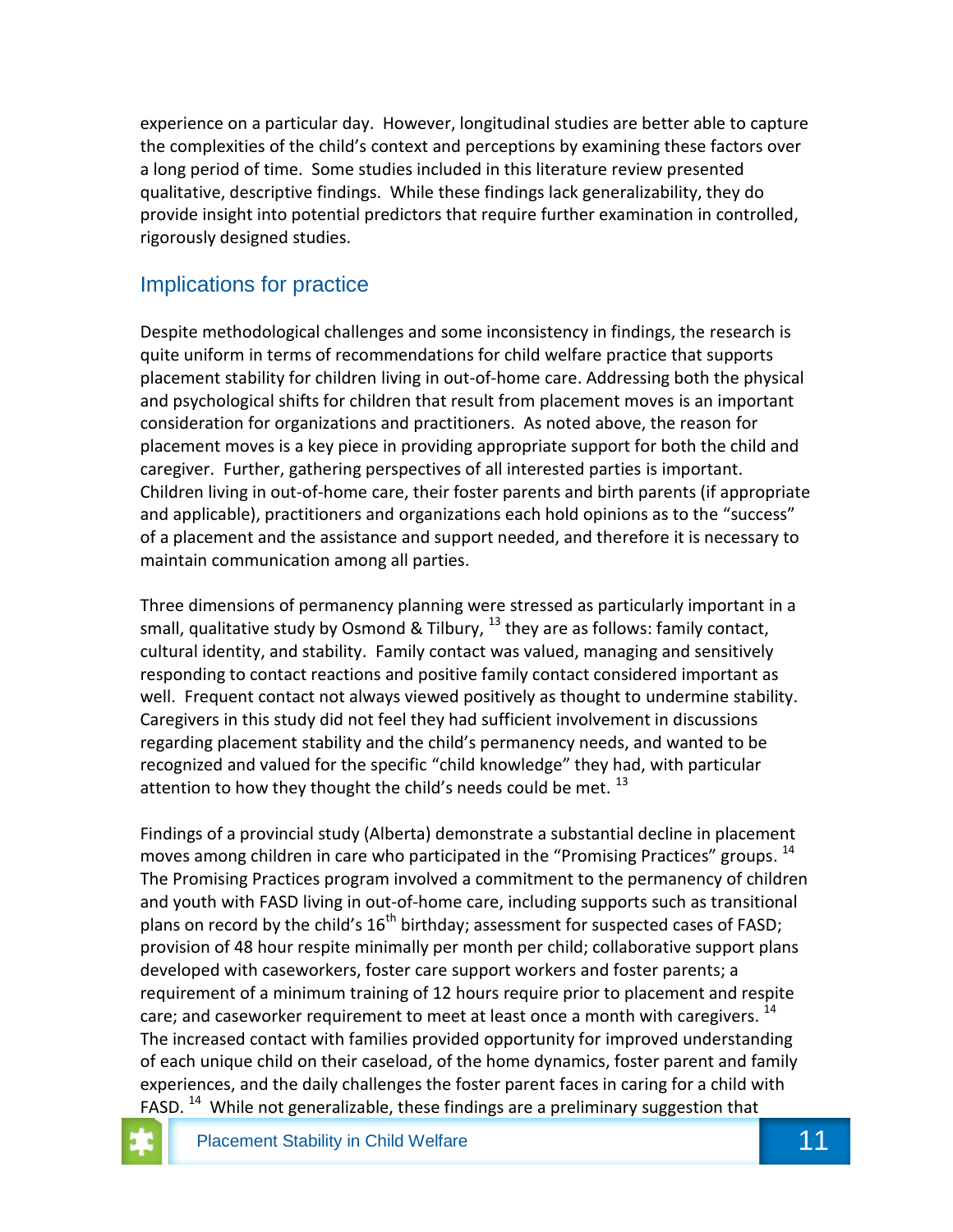supportive relationships between caseworkers, children and foster parents had a positive impact on all involved.<sup>14</sup> Further, the study identified key needs for caregivers of children with FASD living in out-of-home care as social and material support (i.e. funding), a structured home environment, training, and access to both professionals and other foster parents.<sup>14</sup>

Considering the complexity of each child's needs, whether a behavioural concern is present or not, is a critical piece for practitioners in supporting stability for children living in out-of-home care. Among children with developmental disabilities, the requirements for supportive family life are the same as children without disabilities, including family stability and acceptance.  $16$  However, practitioners must be able to identify when the child has specific needs that distinguish him or her from others (e.g., greater amount of time undergoing assessment and attending support programs).  $^{16}$ Taking a team approach to the support of children living in out-of-home care promotes a focus on the stability, trusting relationships, and frequent communication between practitioners and children and families.  $^{16}$ 

#### Support and Training for Foster Parents and Children

Supporting parents to support their children is repeatedly highlighted in the literature as a key element of placement stability. Financial and emotional supports can be both healing and preventative measures for children and their caregivers. Placement-specific services such as transportation, respite care, and counselling for both the child and caregiver have been shown to improve stability and well-being. <sup>6,16</sup> Child-specific services such as mental health services and recreational programs can improve children's overall well-being, and be individually matched to support the unique needs of children living in out-of-home care. <sup>6,16</sup> Further, practitioners are in positions where they can create opportunities to advocate on behalf of children living in out-of-home care for increased services and more effective provision of these services to the children and families who need them most.  $^{16}$  It is important to maintain current knowledge about the child's attitudes and relationships, both prior to and during placement.  $3$ Practitioners ongoing consideration of the child's perception of and motivation for placement and general, as well as the child's needs in terms of key relationships will impact the type of relationships the child needs and is expected to develop with caregivers.

#### Time Sensitivity

Improved efforts must be made in determining the optimal placement setting for children in their early months of placement. 19 These first months are critical in predicting future placement instability; providing the child an appropriate, supportive, temporary placement while making plans for permanent relocation in the near future is an important goal.<sup>19</sup>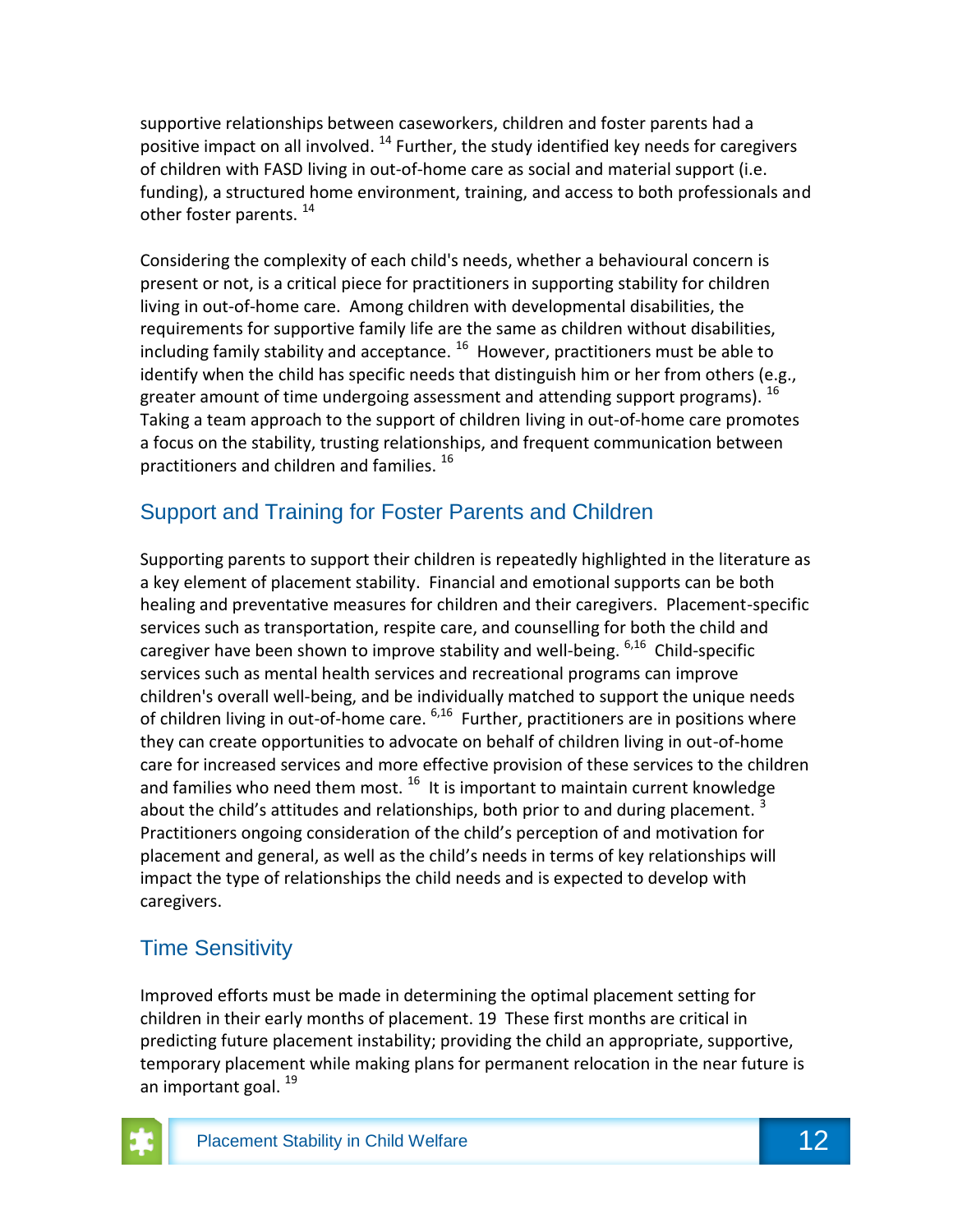#### Data Collection and Research Integration

Eggersten, <sup>6</sup> in a study of factors related to placement instability in a Utah sample, discovered missing data in child welfare agency records to be an obstacle to his research. In particular, for a number of cases (20% of the sample) the reason for the child's placement into out of home care was unknown. <sup>6</sup> This is an important omission as the research suggests reason for placement into care as a potential predictor of placement stability. <sup>19,21</sup> In this regard, organizational-based training and continued emphasis on data entry for both accountability and research are necessary steps to integrate research into practice.

#### **Summary**

There is a lack of clear and consistent definition of "placement stability", and whether kinship care is included in the definition of "placement". Throughout the literature it is reported that kinship care is often a more stable placement type and that stays in kinship care decrease the risk of behavioural-related placement changes. However, the "success" of a placement is not simply a matter of its stability. Even stable kin placements may have characteristics that are not in children's best interests (such as lower household income). The heterogeneity within the population of children living in the care of child welfare means that a one-size-fits-all approach to issues of placement and permanence are destined to fail. The unique needs of children require close attention to support the journey toward stability. Findings of studies on moves in outof-home care do not uniformly agree on factors associated with placement moves, and methodological differences across studies make it difficult to compare results. However, there are costs of placement instability to both the child (e.g., mental and behavioural health implications) and the child welfare organization (e.g., practitioner time spent finding new placements), therefore considering context and case characteristics is important.

Reason for placement disruption or change provides key information on how to better support both the child and caregiver, and insight into how to lessen placement instability for this and future children. Recording this information can support permanence by drawing attention to mistakes and oversights, and focusing attention on providing access to placements with the appropriate level of support in the critical first months of a child's stay in care. The first year of placement has been shown to be predictive of placement stability; findings suggest a strong association between more than one placement move during the first year of care and the likelihood of experiencing three or more placements in subsequent years. Heightened attention to identifying and securing the proper placement setting cannot be overstated. The research also highlights that kinship caregivers are disadvantaged in a number of indicators (e.g., education, income) yet receive fewer supports from child welfare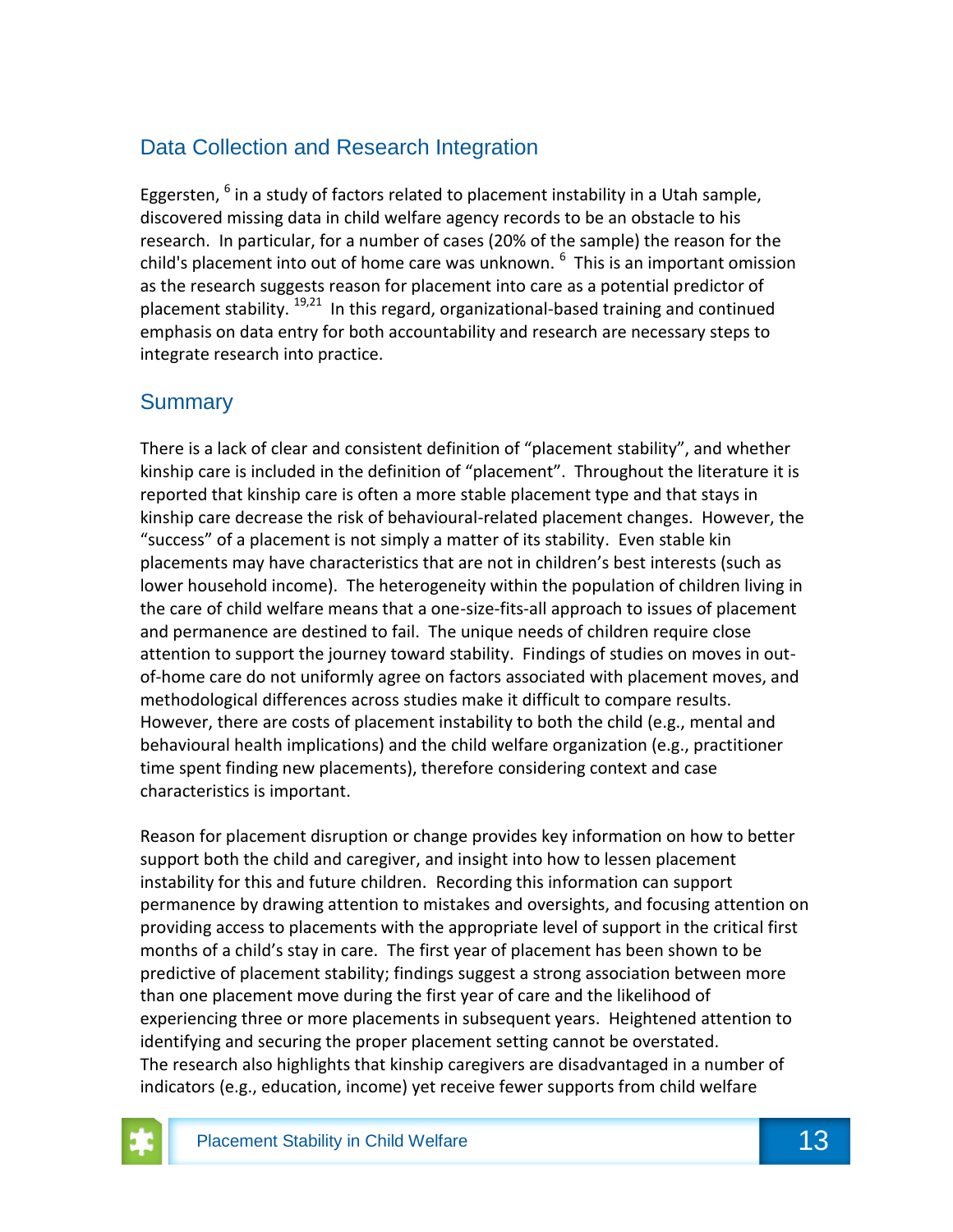systems and community organizations than non-kinship caregivers. Gathering different perspectives about the placement and move process is key to supporting both children and caregivers. There is evidence in the literature that providing additional financial and social support to foster parents translates to higher retention rates, greater satisfaction with the placement, and improved child functioning. Including moves among kin within the definition of "placement move" may open the door to increased supports among all caregivers, promoting the physical and psychological well-being of children in kinship placements as well.

## XX Key Summary Points

- **Placement instability has consequences for both child welfare organizations** and the children and families they serve.
- Placement stability is associated with individual (child and foster parent) factors, placement factors, and agency characteristics; analysis requires critical examination of the child welfare organization and child's context.
- The first months of placement in out-of-home care are critical in predicting future placement instability. As the number of placements increases, the more likely it is that a child will experience future placement disruptions.
- **Improved communication between child welfare practitioners and children and** families, attention to changes in the child's attitudes and needs, and supporting caregivers to support their children are highlighted as key actions in promoting placement stability.

### **EXECUTE:** Discussion Questions

- How does my organization define "placement stability"? How many moves in out-ofhome care are required to meet this definition?
- What is the typical placement change rate within the first year of out-of-home care in my organization? What is the typical placement change rate for children and youth living in out-of-home care for various lengths of time (e.g., 2-3 years, 4-5 years)?
- What age groups have the fewest and highest number of placement moves?
- What is the proportion of children and youth with special needs are living in the care of our organization? What are the placement profiles for these children and youth with special needs, and does this finding influence our organizational placement stability rate?
- What type of statistical analysis is being used to measure placement stability?
- What are the most common reasons for placement disruption in our agency?
- $\blacksquare$  How do placement stability indicators in our agency vary by time? (i.e., are we meeting permanency goals in the first months of placement?)

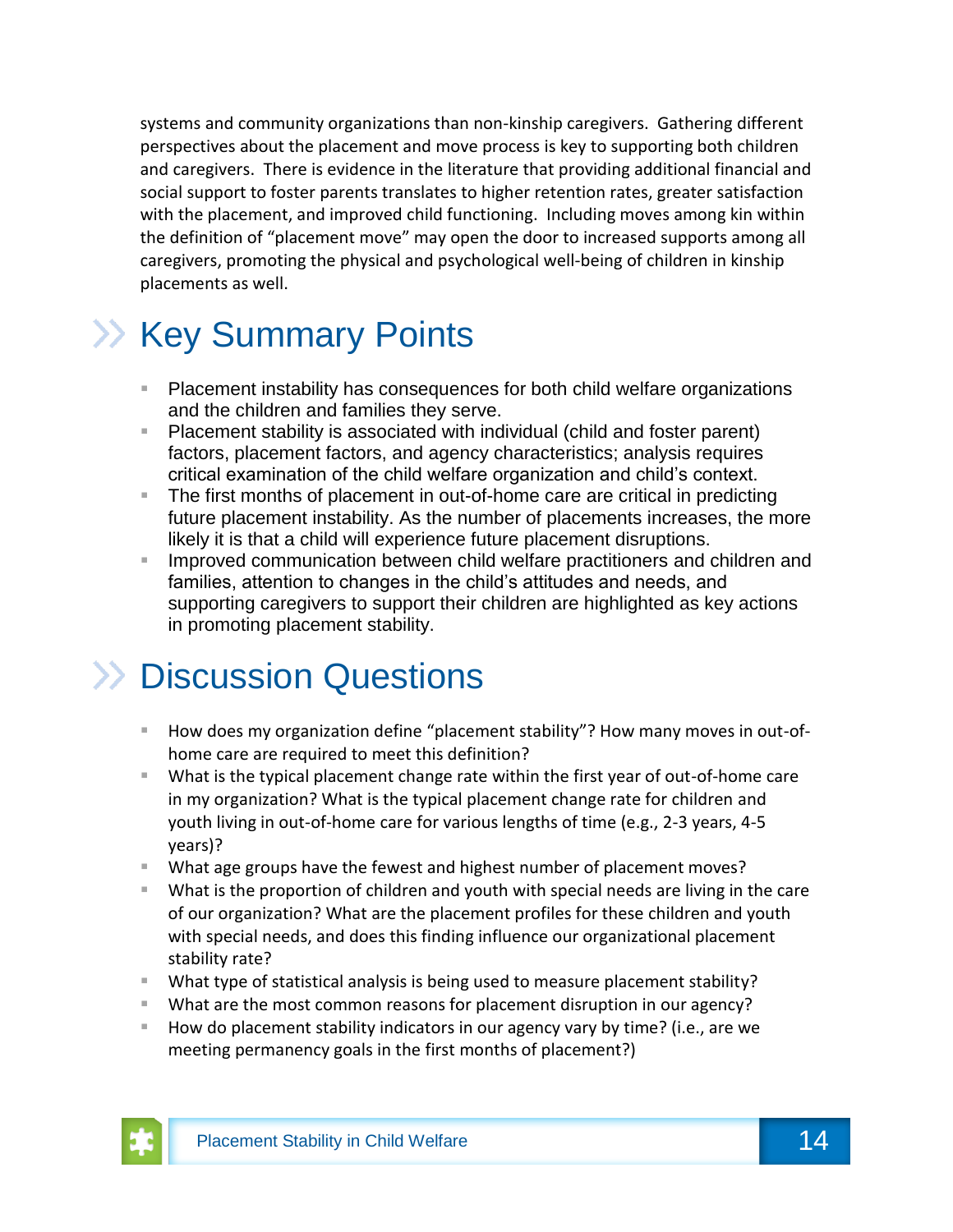- How does our agency's performance in placement stability account for case contexts? In what ways is our agency reporting reflective of the role of individual, placement, and agency factors?
- Are there appropriate services in the community for families to access? Were the families offered these services in the past? Did they access these services?
- What type of statistical analyses are we using to examine recurrence?
- What factors are we missing in our analyses?

### PARTiculars.

- 1. Barth., R. P., Lloyd, E. C., Green, R. L., James, S., Leslie, L. K. & Landsverk, J. (2007). Predictors of placement moves among children with and without emotional and behavioral disorders. *Journal of Emotional and Behavioral Disorders, 15*(1): 46-55.
- 2. Berzin, S. C., Cohen, E., Thomas, K. & Dawson, W. C. (2008). Does family group decision making affect child welfare outcomes? Findings from a randomized control study. *Child Welfare, 87*(4): 35-54.
- 3. Christiansen, O., Havik, T. & Andersen, N. (2010). Arranging stability for children in long-term and out-of-home care. *Children and Youth Services Review, 32*: 913-921.
- 4. Coakley, T. M. (2013). The influence of father involvement on child welfare permanency outcomes: A secondary data analysis. *Children and Youth Services Review, 35*: 174-182.
- 5. Courtney, J. R. & Prophet, R. (2011). Predictors of placement stability at the state level: The use of logistic regression to inform practice. *Child Welfare, 90*(2): 127- 142.
- 6. Eggersten, L. (2008). Primary factors related to multiple placements for children in out-of-home care. *Child Welfare, 87*(6): 71-90.
- 7. Farmer, E., Mustillo, S., Burns, B. J. & Holden, E. W. (2008). Use and predictors of out-of-home placements within systems of care. *Journal of Emotional and Behavioral Disorders, 16*(1)"5-14.
- 8. James, S. (2004). Why do foster care placements disrupt? An investigation of reasons for placement change in foster care. *Social Service Review, 78*(4): 601-627.
- 9. Koh, E. & Testa, M. F. (2011). Children discharged from kin and non-kin foster homes: Do the risks of foster care re-entry differ? *Children and Youth Services Review, 33*: 1491-1505.
- 10. Landsman, M. J., Boel-Studt, S. & Malone, K. (2014). Results from a family finding experiment. *Children and Youth Services Review, 36*:62-69.
- 11. Leathers, S. J. (2002). Foster children's behavioral disturbance and detachment from caregivers and community institutions. *Children and Youth Services Review, 24*(4): 239-268.
- 12. Murphy, A. L., Van Zyl, R., Collins-Camargo, C. & Sullivan, D. (2012). Assessing systemic barriers to permanency achievement for children in out-of-home care: Development of the Child Permanency Barriers Scale. *Child Welfare, 91*(5):37-713.